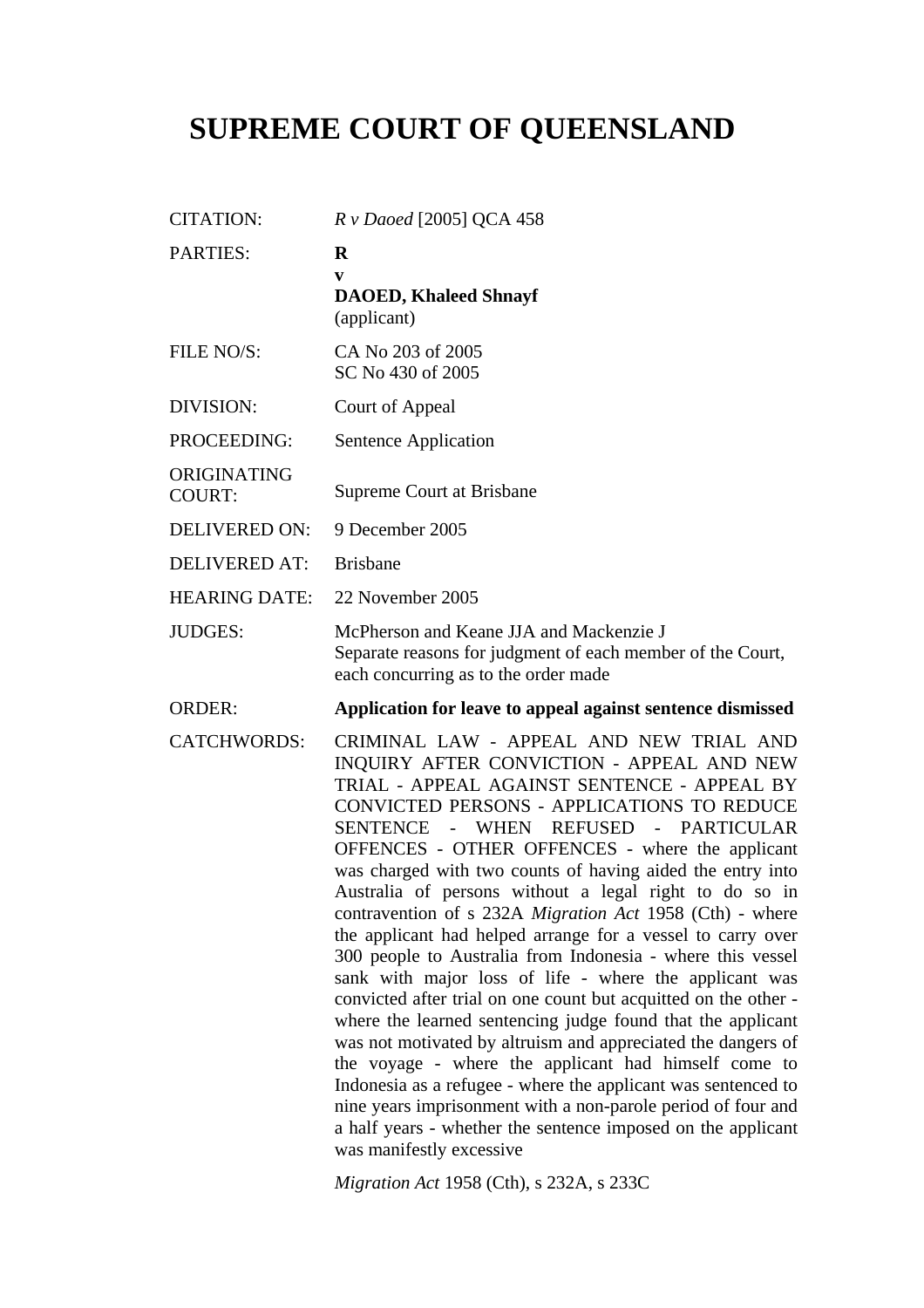|                    | Cita v R; Lamaha v R [2001] WASCA 5; (2001) 120 A Crim<br>R 307, considered<br><i>R v Al Jenabi</i> , unreported, Supreme Court of the Northern<br>Territory, Mildren J, No 20302840 and No 20302843, 21<br>September 2004, considered |
|--------------------|----------------------------------------------------------------------------------------------------------------------------------------------------------------------------------------------------------------------------------------|
|                    | R v Ayoub, unreported, District Court of Western Australia,<br>Nisbet DCJ, 16 December 2004, cited                                                                                                                                     |
|                    | <i>R v Disun; R v Nurdin</i> [2003] WASCA 47; (2003) 27 WAR<br>146, considered                                                                                                                                                         |
|                    | <i>R v Feng Lin</i> [2001] NSWCCA 7; (2001) 119 A Crim R 194,<br>cited                                                                                                                                                                 |
| <b>COUNSEL:</b>    | G P Long for the applicant<br>G R Rice for the respondent                                                                                                                                                                              |
| <b>SOLICITORS:</b> | Legal Aid Queensland for the applicant<br>Director of Public Prosecutions (Queensland) for the<br>respondent                                                                                                                           |

- [1] **McPHERSON JA:** I agree with the reasons of Keane JA for dismissing this application and with the additional comments of Mackenzie J.
- [2] The application for leave to appeal against sentence should be dismissed.
- [3] **KEANE JA:** Between 1 July 2001 and 19 October 2001, the applicant aided Abu Quassey to organise the proposed entry into Australia of more than 300 people, none of whom had a legal right to enter Australia, in circumstances in which Quassey was reckless as to whether those people had a right to enter Australia. The kind of activity in which the applicant and Quassey were involved is colloquially referred to as "people smuggling".
- [4] The group left Sumatra on 18 October 2001 on board a vessel that will be referred to in these reasons, for the sake of convenience, as "the SIEV-X". After some hours of sailing, 23 of the passengers on the vessel asked to be set down on an island from which they returned to Indonesia. Most of the remaining were drowned when the SIEV-X capsized in the open sea on 19 October 2001. Forty five people were rescued by a fishing boat and returned to Indonesia.
- [5] As a consequence of these events, the applicant was charged with two counts of contravening s 232A of the *Migration Act* 1958 (Cth) ("the Act"). After a trial, the applicant was convicted on one count and acquitted on the other by a jury on 8 June 2005. On 14 July 2005, the applicant was sentenced to nine years imprisonment with a non-parole period of four and a half years. The learned sentencing judge declared 785 days spent by the applicant in pre-sentence custody between 22 May 2003 and the date of sentence as time already served.
- [6] The applicant desires to appeal against that sentence on the ground that it is manifestly excessive.

#### **Circumstances of the offence**

[7] The learned sentencing judge found that the applicant had assisted Abu Quassey extensively in the organisation of the attempted entry into Australia in a number of respects. His Honour found that the applicant had been involved in: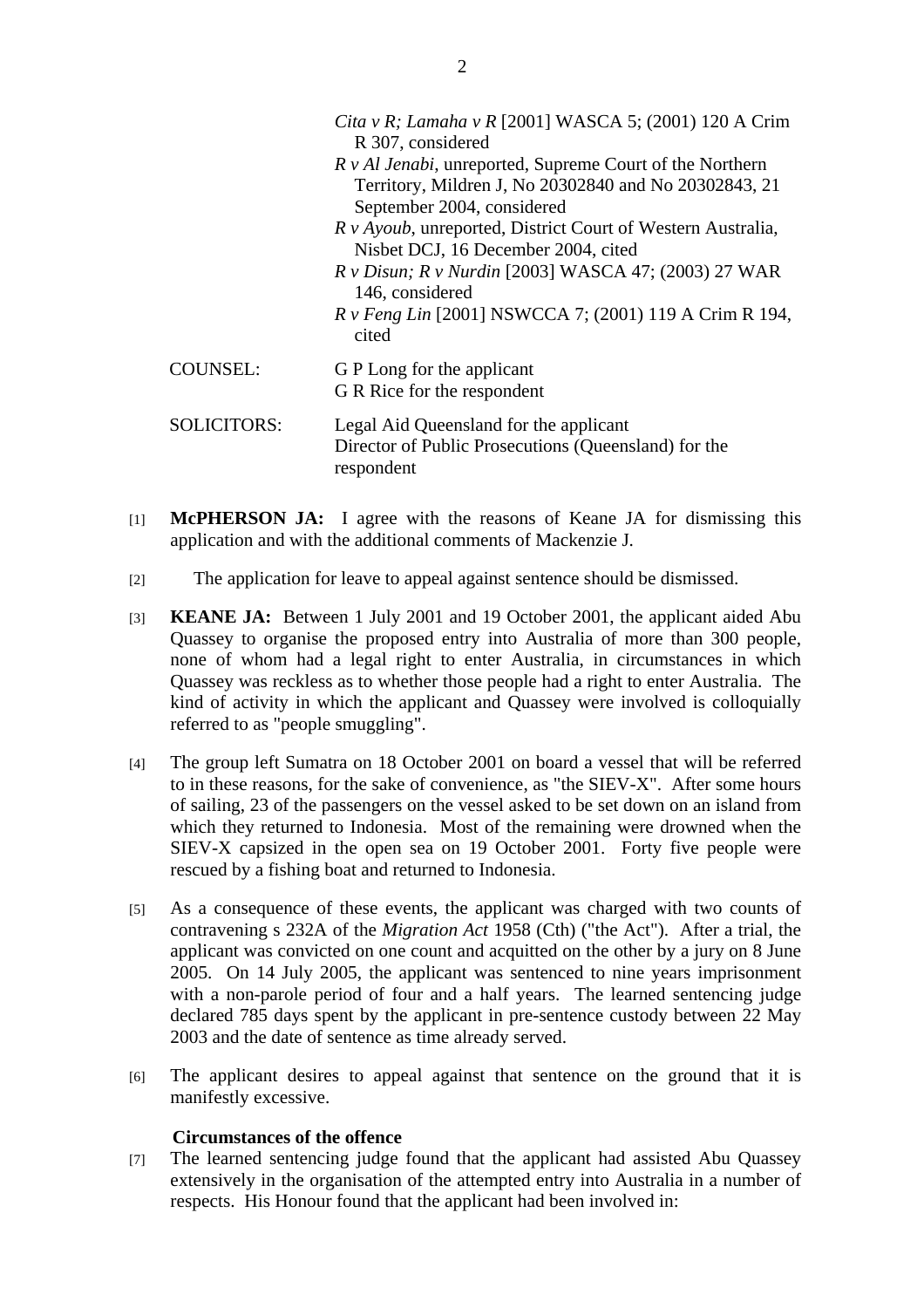- (a) attending promotional meetings with prospective passengers;
- (b) negotiating the price and terms of travel to Australia directly with passengers;
- (c) receiving payment and keeping records of the names of passengers and their payments;
- (d) providing information to passengers concerning the vessel and the time of departure;
- (e) assisting in the transfer of passengers between places of accommodation pending a bus trip to the point of departure in Sumatra;
- (f) assisting the boarding of passengers for that bus trip;
- (g) accompanying passengers with Quassey and another on the bus trip;
- (h) collecting passengers' mobile phones;
- (i) issuing instructions to passengers at the hotel in Sumatra prior to departure and assisting in the transfer of passengers to the embarkation point; and
- (j) issuing instructions at the point of embarkation and assisting to ferry passengers from the beach to the SIEV-X.
- [8] At the applicant's trial, his case was that his intention was not to help Quassey but to assist the passengers to migrate to Australia. The applicant also denied working as part of a team led by Quassey. The jury clearly accepted the prosecution case, which was that the applicant was part of a team led by Quassey and that the applicant intended to assist Quassey in organising the people smuggling venture.
- [9] The learned sentencing judge found that the applicant was not motivated solely by altruistic concern to help the would-be illegal immigrants. His Honour found that the applicant was motivated, in part at least, by the prospect of profit, although his Honour was not able to reach a conclusion as to the extent to which the applicant had profited from the venture.
- [10] The learned sentencing judge also found that the applicant appreciated the dangers involved for the passengers in the voyage which he helped to organise and that it was for this reason that he decided not to try to make the voyage himself. The SIEV-X was so overcrowded with passengers that, once a passenger had been brought on board, he or she could not move about. While it was not inevitable that the SIEV-X would founder, it must have been obvious to the applicant that, in his Honour's words, "this would be a highly dangerous voyage".
- [11] The learned sentencing judge was at pains to emphasise that the offence for which the applicant was being sentenced was not causing the deaths of hundreds of desperate people, but aiding in the organisation of their proposed entry into Australia. It cannot be denied, however, that the dangerous overcrowding of the vessel, attributable to greed, renders the applicant's offence one of the more serious cases of a contravention of s 232A of the Act.
- [12] It should also be emphasised at this point that a contravention of s 232A is a serious matter in and of itself. As was pointed out in a unanimous decision of the Court of Criminal Appeal of Western Australia in *Cita v R; Lamaha v R*: 1

 $\frac{1}{1}$ [2001] WASCA 5 at [24] - 26]; (2001) 120 A Crim R 307 at 313 - 314 (referred to hereafter as "*Cita*").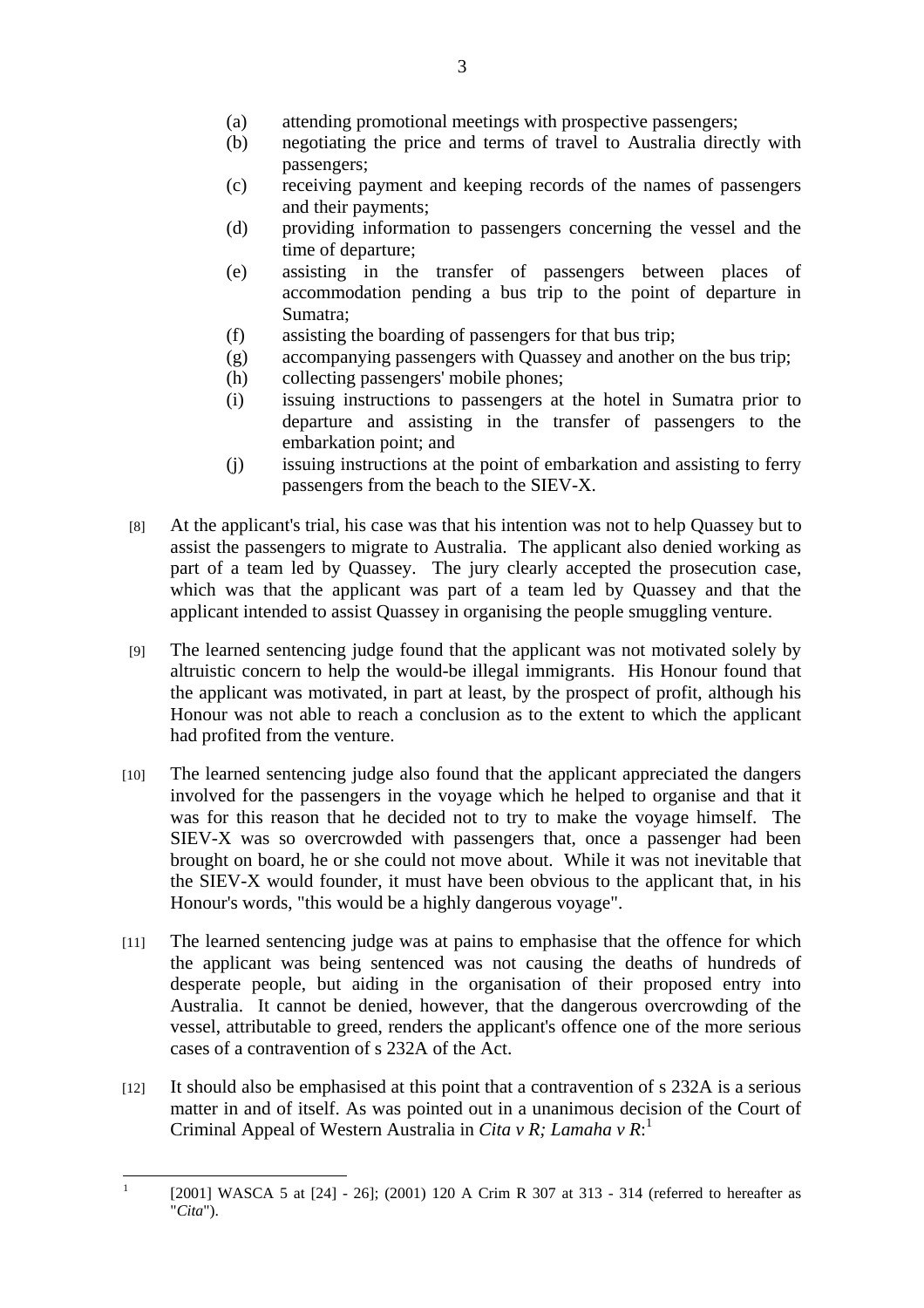"Section 232A operates against a background of a legislative and administrative system by which Australia seeks to deal in a fair and orderly way with non-citizens who wish to enter and, usually, to remain in Australia, including and especially refugees …

The activities in which [the applicants in that case] involved themselves for their own ends frustrates much that is being attempted by this legislative and administrative scheme …

… The passengers themselves were being exploited. They had to commit large sums of money to secure their clandestine entry into Australia and in doing so had to face the risks to health and safety, and to endure the privations, of such a journey in a craft ill-suited for the task."

In my view, the observations of the Court of Criminal Appeal in *Cita* are equally applicable to the present case and provide examples of the kind of considerations against which the applicant's complaint about the severity of the sentence imposed upon him must be measured.

## **The applicant's circumstances**

- [13] The applicant was born in December 1967 in Kuwait. He was 37 years of age at the date of sentence. He came from a relatively humble background, but attended school through to high school and obtained work as a silver and goldsmith. He married in 1990. He left Kuwait for Iraq in 1991. In Iraq he suffered persecution for his religious beliefs. He is a member of an Iraqi ethnic minority known as the Sabee or the Sabean Mandeans.
- [14] In 2000, the applicant and his family, consisting of his wife and four children, crossed into Jordan. From there, the applicant travelled to Malaysia before finally arriving in Indonesia, where he spent six months in immigration detention centres before being released. Soon after this occurred, the applicant became involved with people organising boat passage to Australia.
- [15] After the SIEV-X sank, the applicant was taken into custody in Indonesia for four months. Upon his release, he was accepted for resettlement in Sweden, where he lived from August 2002 until mid 2003 when he was extradited to Australia.
- [16] The learned sentencing judge accepted that the applicant was genuinely remorseful for the loss of life which resulted from the foundering of the SIEV-X. His Honour also accepted that the applicant has been a model prisoner.
- [17] The applicant has no criminal history. The learned sentencing judge found that there were good prospects for the applicant's rehabilitation.

## **The sentence**

- [18] The maximum term of imprisonment for a breach of s 232A of the Act is 20 years. Unless an offender is under the age of 18, a court must impose a minimum penalty of five years imprisonment with a minimum period of three years without parole for a first offence.<sup>2</sup>
- [19] The learned sentencing judge recognised that people smuggling, in its various forms, is a serious offence. It is conduct which, as Mason P has recently said:

 $\frac{1}{2}$ *Migration Act* 1958 (Cth), s 233C.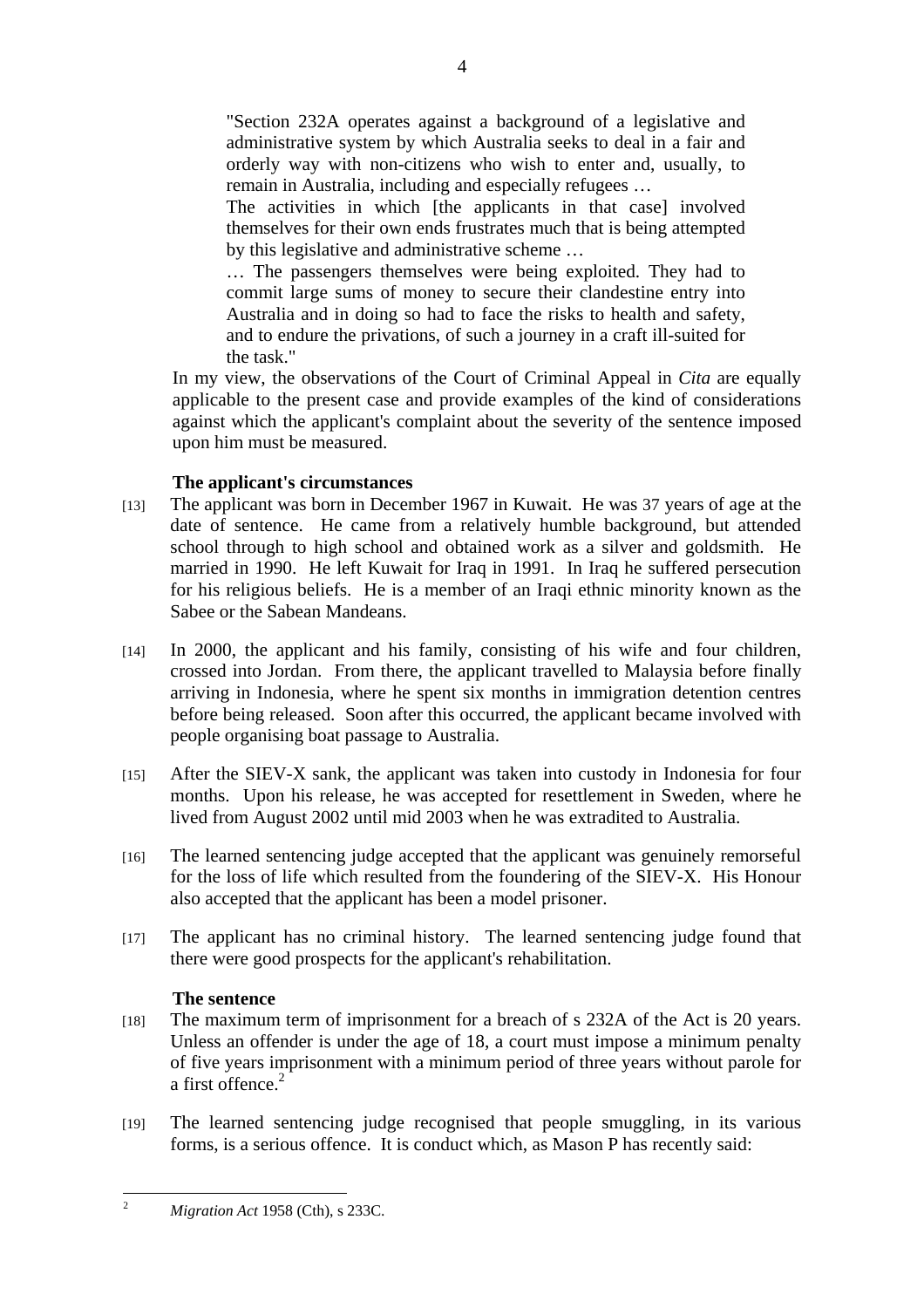"exposes the participants to exploitation and risk to health and life; and it imposes significant costs upon the Australian public. The need for deterrent penalties is manifest given the difficulties of detection and the exposure of Australia through its vast coastline".<sup>3</sup>

- [20] The circumstances of this case were such as to make this one of the more serious cases of a breach of s 232A of the Act. The learned sentencing judge referred to a number of decisions which involved offences by persons whose involvement in acts of people smuggling consisted in the physical transport of people to Australia.
- [21] One of these was *Cita*, a decision of the Court of Criminal Appeal of Western Australia to which I have already referred. In that case, the two applicants for leave to appeal against sentence, Cita and Lamaha, had each pleaded guilty to one contravention of s 232A of the Act. Each had been the captain of separate Indonesian vessels carrying large numbers of non-citizens that were intercepted near Christmas Island. The vessel captained by Cita was carrying 282 non-citizens while the vessel captained by Lamaha was carrying 180 such persons. Providing a means of transport from Indonesia to Australia in return for financial reward was the only involvement the two applicants had in the broader people smuggling operation that was being conducted. Cita had been sentenced to seven years imprisonment with a non-parole period of three and a half years while Lamaha had been sentenced to five and a half years imprisonment with a non-parole period of two years and nine months.<sup>4</sup> The Court of Criminal Appeal refused leave to appeal against these sentences on the basis that, despite "the relatively lowly role of the applicants in the hierarchy of those involved in organising or facilitating the bringing of such large numbers of people to Australia", the sentences imposed could be not be said to be excessive when regard was had to other considerations including that the applicants had "knowingly participated in the offences, did so for personal financial gain, and the strong need for a deterrent sentence".<sup>5</sup> Those same considerations are also present in this case. It may also be said that the level of involvement by the applicant in organising the transportation to Australia of non-citizens was considerably greater than that of the applicants in *Cita*.
- [22] Another case to which the learned sentencing judge was referred was *R v Disun*; *R v Nurdin*, 6 another decision of the Court of Criminal Appeal of Western Australia. That case concerned two crew-members of an Indonesian fishing vessel that broke down approximately 60 nautical miles from Christmas Island while carrying 433 non-citizens. The crew and passengers of the fishing vessel were subsequently transferred to the *MV Tampa*, a Norwegian registered vessel, which proceeded to transport all these persons into Australian territorial waters. It is unnecessary for present purposes to discuss the events which then transpired involving that vessel. Disun, the captain of the fishing vessel, and Nurdin, who assisted Disun with the steerage and management of the vessel, were among four persons who were charged and convicted after a trial of contravening s 232A of the Act. Disun was sentenced to seven years imprisonment with a non-parole period of three years while Nurdin was sentenced to four years imprisonment with a non-parole period of 18 months.

 3 *R v Feng Lin* [2001] NSWCCA 7 at [3]; (2001) 119 A Crim R 194 at 195.

This sentence was imposed on 6 June 2000. The addition of s 233C of the Act, which requires a minimum non-parole period of three years for contraventions of s 232A, only took place in 2001: *Border Protection (Validation and Enforcement Powers) Act 2001 (Cth), s 3, sch 2, cl 5.* 

<sup>&</sup>lt;sup>5</sup> *Cita* [2001] WASCA 5 at [32] - [33]; (2001) 120 A Crim R 307 at 315.

 <sup>[2003]</sup> WASCA 47; (2003) 27 WAR 146 (referred to hereafter as "*Disun*").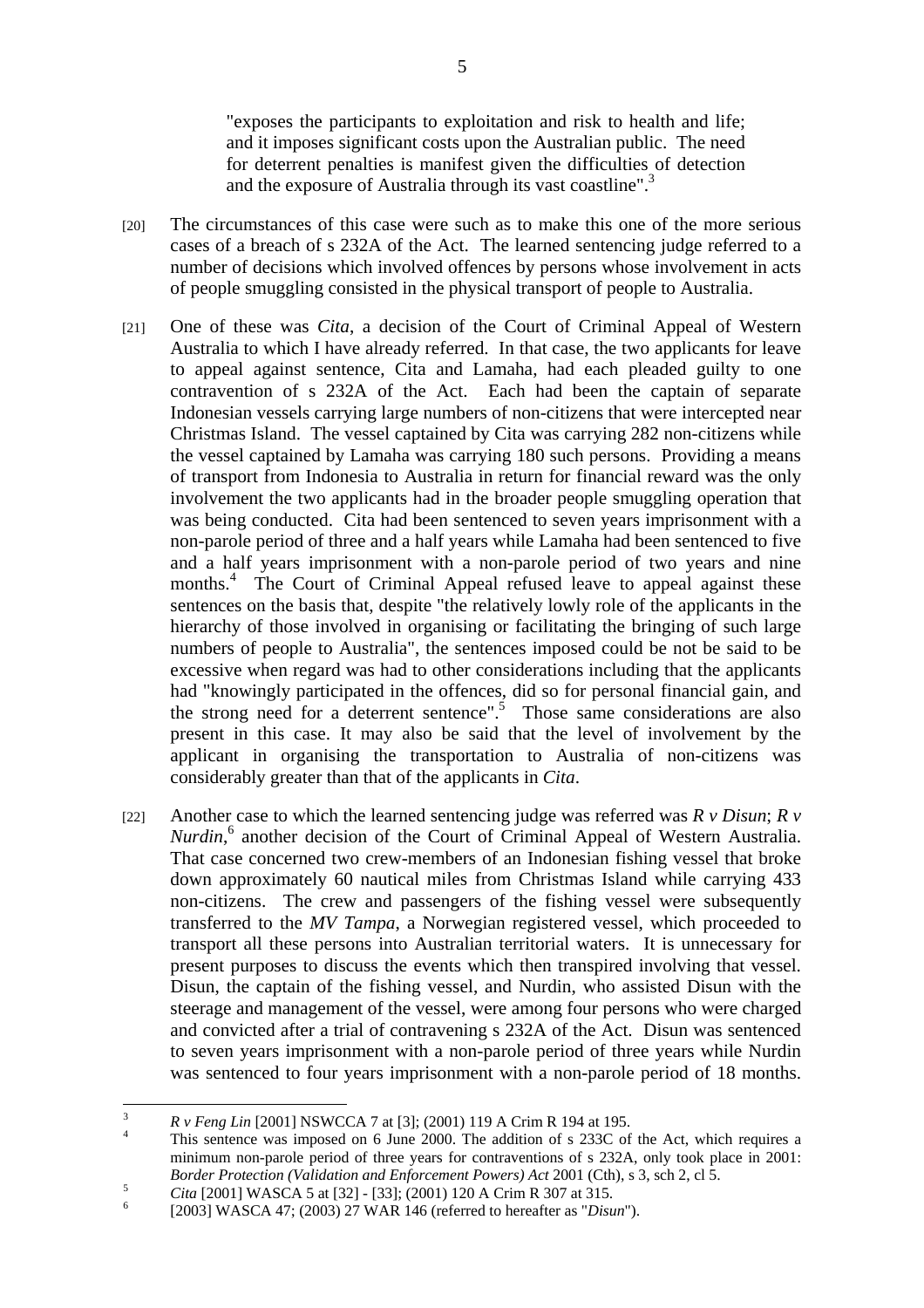The Crown appealed against the leniency of these sentences. Anderson J, with whom Murray and Templeman JJ agreed, was of the opinion that it was not an exceptional case of that kind that required the sentence imposed by a primary sentencing judge to be increased and disposed of the appeal on that basis. All three judges noted, however, that the sentences imposed might properly be said to have been "lenient" and "being at the bottom end of the range of sentences which had hitherto been imposed by the courts".<sup>7</sup> Again, it may be noted that the applicant in the present case played a much greater role in organising the transport of noncitizens than either Disun or Nurdin.

- [23] These cases emphasise that severe punishments will usually be meted out to those convicted of contravening s 232A but their factual circumstances are somewhat removed from those of the present applicant. These cases were, therefore, of less assistance to the learned sentencing judge. It is evident his Honour gained more assistance from a consideration of the sentence imposed by Mildren J of the Supreme Court of the Northern Territory in *R v Al Jenabi*.<sup>8</sup>
- [24] *Al Jenabi* was a case in which the offender pleaded guilty although only after the commencement of his trial - to two counts of contravening s 232A of the Act. The offender also requested that a third charge be taken into account for the purposes of sentencing. This was done. Mildren J sentenced the offender on the most serious of these counts to eight years imprisonment with a non-parole period of four years. Mildren J said that the offender was given a discount of 10 per cent for his late plea of guilty. The offender was not the principal organiser of the people smuggling operation, but he was heavily involved in controlling each operation. The court accepted that he was motivated "largely by a desire to get his family to Australia".
- [25] Counsel for the applicant criticised the learned sentencing judge's use of the decision in *R v Al Jenabi* on the basis that his Honour gave insufficient recognition to the circumstance that, in *Al Jenabi*, the offender was being sentenced for involvement in three contraventions of s 232A of the Act. It is true that the number of contraventions charged is a relevant point of difference.
- [26] On the other hand, it is critically important to recall that, in *Al Jenabi*, there was no suggestion that the mode of conveyance used for the people smuggling exercises was dangerous to the lives of the passengers. The present is a case where the risks to human life which arose from the kind of commercial activity in which the applicant was engaged were very serious and readily apparent. They were risks to which the applicant was unwilling to expose himself. They were risks that, when realised, led to an horrific loss of human life. In this case, the learned sentencing judge made the important point that, in *Al Jenabi*, the vessels involved were not unseaworthy, whereas in the present case the SIEV-X "presented a plain danger" to the lives of its passengers. These circumstances make the present case one in which the claims of deterrence are stronger than in *Al Jenabi*.
- [27] The applicant's counsel also contends that the learned sentencing judge paid insufficient regard to the personal circumstances of the applicant as a ground of mitigation, especially, so it was submitted, as the applicant's successful repatriation

<sup>&</sup>lt;sup>-</sup> *Disun* [2003] WASCA 47 at [5], [25], [30]; (2003) 27 WAR 146 at 148, 152 - 153.

Unreported, Supreme Court of the Northern Territory, No 20302840 and No 20302843, 21 September 2004.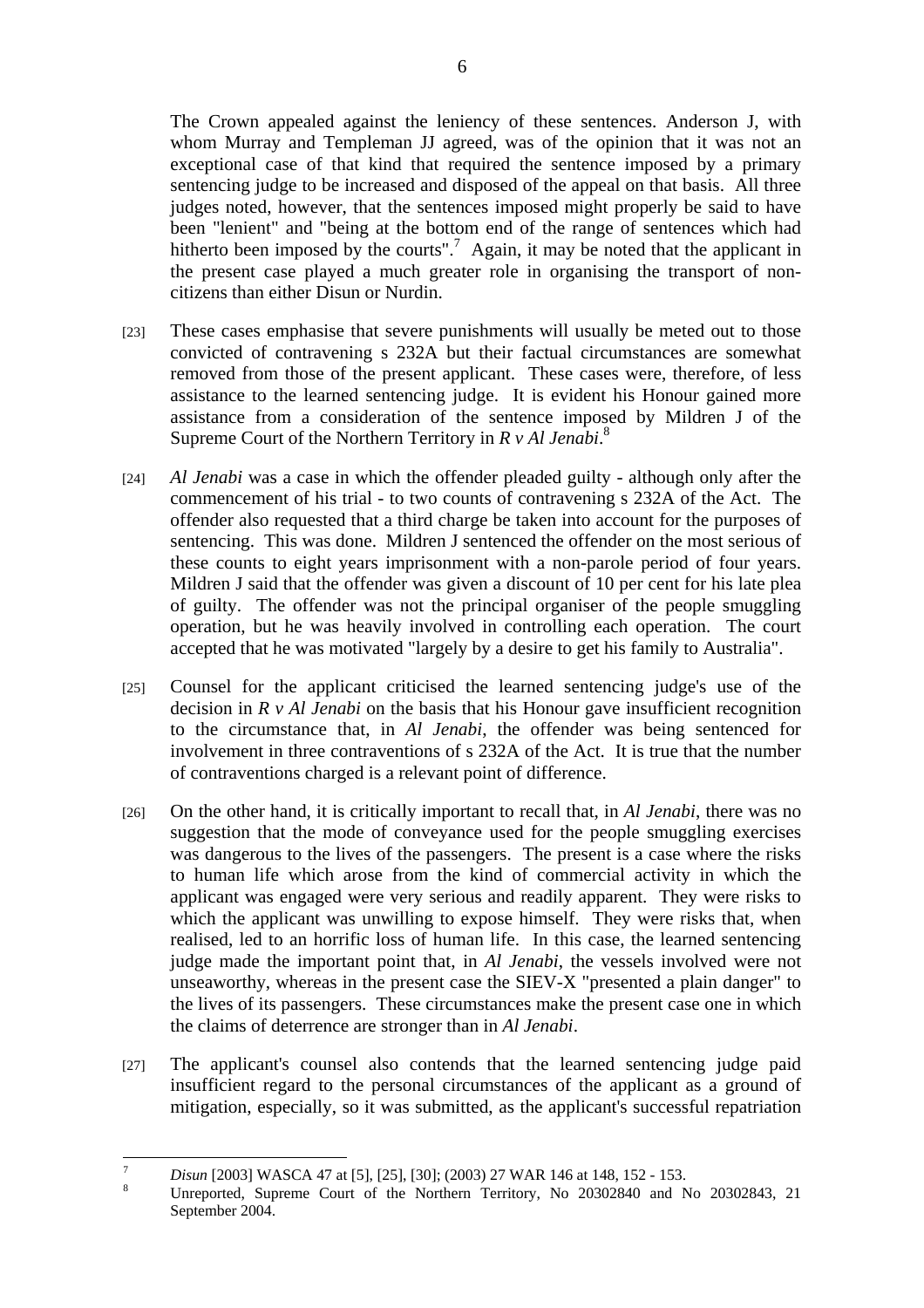to Sweden and his prospects of being reunited with his family may be jeopardised if the sentence imposed is allowed to stand.

[28] In my respectful opinion, these considerations cannot diminish the seriousness of the offence in this case and the compelling claims of deterrence. Having regard to the seriousness of the offence in this case, it is my view that the learned sentencing judge gave proper weight to the applicant's tragic personal circumstances when determining the extent to which the sentence to be imposed upon the applicant was to be moderated.

#### **Conclusion and order**

- [29] In my respectful opinion, the sentence which was imposed was not excessive. The application should be dismissed.
- [30] **MACKENZIE J:** The essential factual background of this application for leave to appeal against a sentence of nine years imprisonment, with a non-parole period of four and a half years is set out in the reasons of Keane JA.
- [31] The findings of fact relied on by the learned sentencing judge show that the applicant was engaged, in Indonesia, in all phases of a people smuggling scheme from the time when passengers were recruited to their embarkation for Australia. His role was subordinate to the main organiser's. On the facts found by the learned sentencing judge, his motives were not solely altruistic. The learned trial judge concluded from the extent of his involvement that he must have profited personally from his activities although the profit could not be quantified on the evidence available. The learned sentencing judge also concluded that the applicant must have known that the overcrowding on the boat made it a highly dangerous voyage.
- [32] Regrettably, the vessel capsized. An estimated number of about 300 passengers lost their lives. However, as the learned sentencing judge emphasised, the applicant was to be sentenced for his part in organising the proposed entry into Australia of people not authorised to enter, not for being a party to their deaths.
- [33] The learned sentencing judge took into account a number of matters relating to the applicant's background, including that he was a member of a persecuted minority group, that he had been expelled from Kuwait to Iraq and that he had travelled from there via Jordan and Malaysia to Indonesia with the intention of reuniting his family when he was safely settled in another country. The learned sentencing judge also took into account that he had spent time in immigration detention in Indonesia before being released into the community. When the boat foundered, he was returned to custody but released again. He then went to Sweden, having been accepted for resettlement, and was extradited from there to Australia. It was also noted that it was unresolved whether the present conviction would affect his right to re-enter Sweden.
- [34] The learned sentencing judge took into account the personal grief and stress suffered by the applicant over the loss of life in the sinking and his separation from his family. His exemplary conduct in prison was also noted.
- [35] Against that background, the learned sentencing judge analysed a variety of cases concerning s 232A of the *Migration Act* 1958 (Cth). He treated *R v Al Jenabi* (unreported, Supreme Court of the Northern Territory, Mildren J, 21 September 2004) as a comparable case. Mildren J imposed sentences of eight years and six